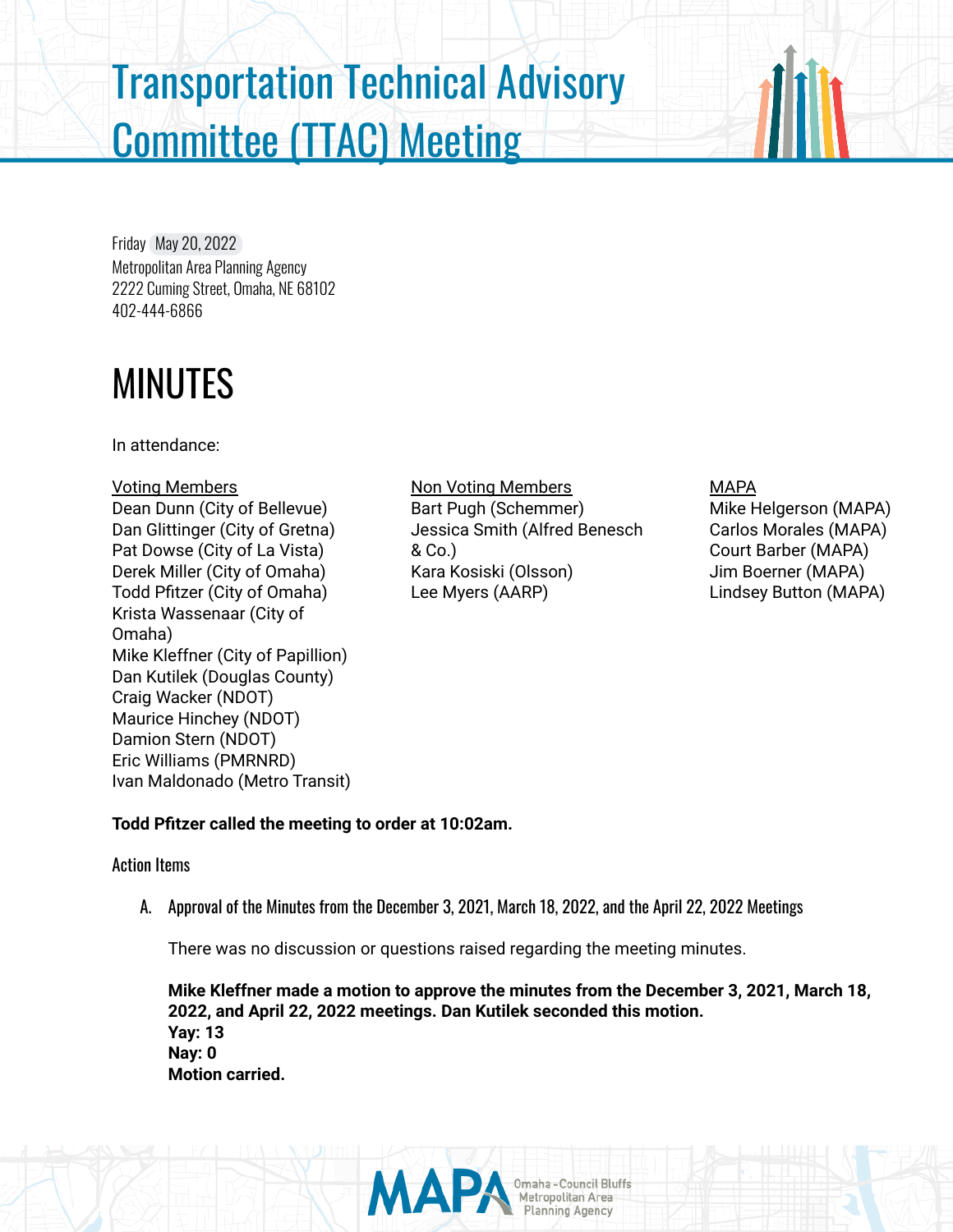#### Recommendations to MAPA's Board of Directors

B. Draft FY2023-2028 [Transportation](https://mapacog.knack.com/2023-transportation-improvement-program#draft-tip-summary/?view_632_0_filters=%5B%7B%22field%22%3A%22field_82%22%2C%22operator%22%3A%22is%20not%22%2C%22value%22%3A%222016%22%7D%5D) Improvement Program (TIP)

Court Barber presented a summary of the draft TIP, including newly selected projects and a demonstration of fiscal constraint.

MAPA expressed appreciation of the time and effort put in by the selection committees over multiple meetings to provide project selection recommendations for all funding groups. This year MAPA received over 40 applications with a total requested dollar amount over 200 million. The current implementation year project status will be updated by the end of today. Court Barber briefly reviewed all new regional projects recommended for funding with a note that total listed cost reflect total project cost. Awards will be 80% of this total.

- STBG (total project cost \$68,728,000)
- TAP (total project cost \$11,105,000)
- Heartland 2050 Mini-Grants (total project cost \$400,000),
- FTA Section 5310 (total project cost 798,030).

**Mike Kleffner made a motion to recommend opening the TIP draft for public comment. Todd Pfitzer seconded the motion.**

**Yay: 13 Nay: 0 Motion carried**

C. Amendment 1 to the FY2022 Unified Planning Work Program (UPWP)

Mike Helgerson presented the amendment to MAPA's FY2022 program. This is a yearly amendment to consolidate funding. \$41,000 of RPL funding to carry over to the FY2023 UPWP. Recommendation today to provide those attachments to MAPA board.

**Mike Kleffner made a motion to recommend approval of the amendment to MAPA's Board of Directors. Maurice Hinchey seconded the motion. Yays: 13 Nays: 0 Motion carried**

D. Final FY2023 Unified Planning Work Program (UPWP)

Mike Helgerson presented the final program for MAPA's 2023 fiscal year. Major changes since the previous discussion primarily pertained to the end result of this year's project selection. The statement of work remains the same.

No questions were raised regarding the FY2023 UPWP.

With TTAC recommendation, MAPA will take the UPWP to their board including any changes made by the finance committee.

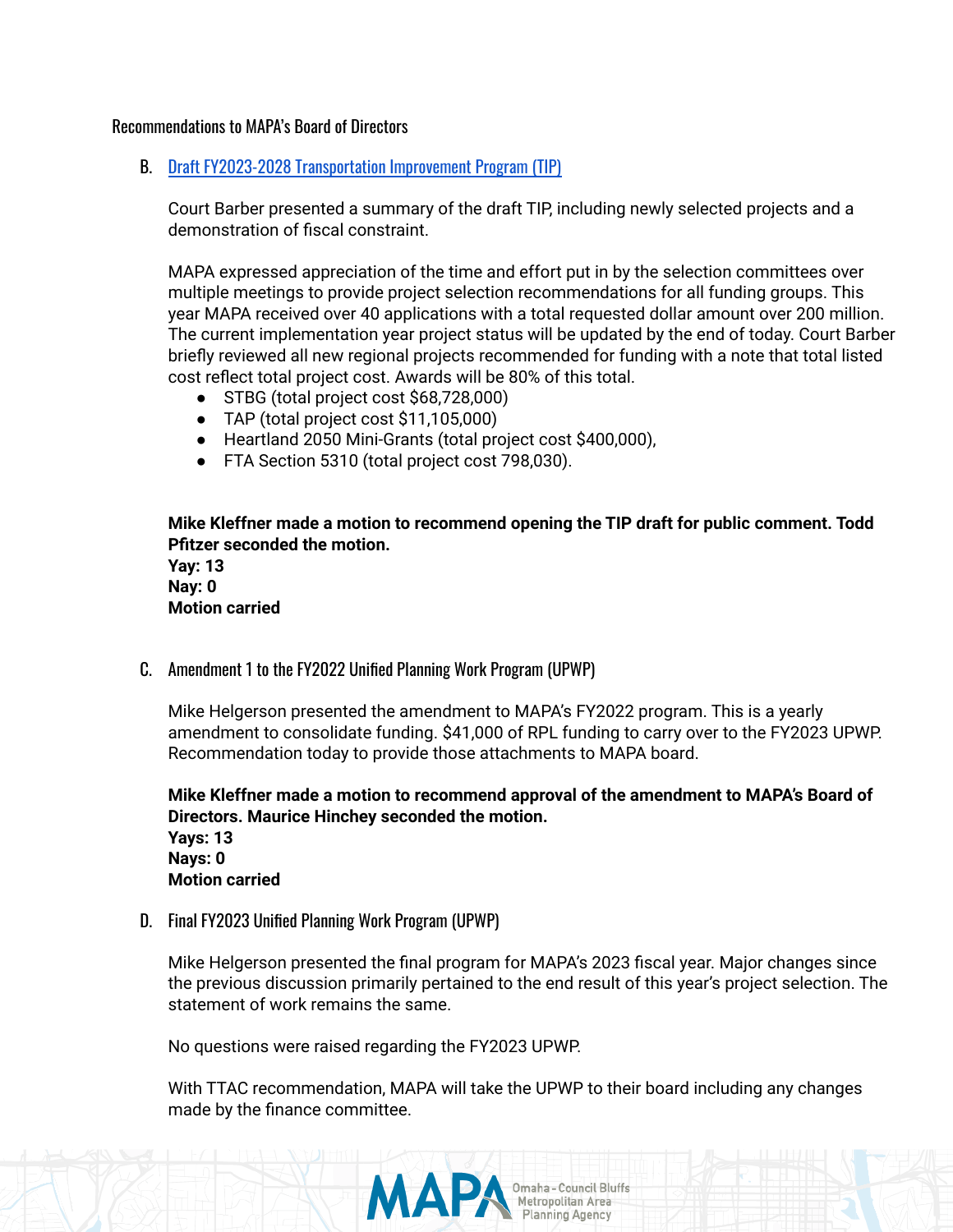**Derek Miller motioned to approve the UPWP recommendation. Pat Dowse Seconded. Yay: 13 Nay: 0 Motion carried**

E. Amendment 6 - FY2022 [Transportation](https://mapacog.knack.com/2022-transportation-improvement-program#amendandmods/amendmod-details/62697cc819789f001e74646c/) Improvement Program (TIP)

Court Barber presented amendment 6, which included changes to projects sponsored by Iowa DOT and the City of Omaha.

Revisions included funding increases to Omaha's 168th Street and West Center Road to:

- Q Street project from \$9,000,000 to \$17,400,000 in local funding for UTIL-CON-CE (AC) in FY2022, and from \$7,200,000 to \$13,720,000 in STBG-MAPA funding for AC Conversion in FY2025,
- Removal of \$38,476,800 of NHPP funding for UTIL-CON-CE in FY2025 for lowa DOT's I-80: Madison Ave. interchange project in council bluffs, with an increase in NHPP funding in FY2022 for UTIL-CON-CE from \$4,500,000 to \$57,578,400.

Amendment 6 also includes the addition of two new projects; City of Omaha Signal Infrastructure Phases D1 and C2.

Specifics of funding modifications were noted in the slides and committee packet. In addition to the revisions noted in the packet sent to committee members, there was a last minute request for a change to Metro Transits program, as they will be switching the way they are spending 5307 funding.

No questions were raised regarding Amendment 6.

**Todd Pfitzer made a motion to recommend Amendment 6 to the FY2022 TIP. Mike Kleffner seconded the motion.**

**Yays: 13 Nays: 0 Motion carried**

F. Draft Amendment 2 - 2050 Long Range Transportation Plan (LRTP)

Court Barber presented amendment 2, which includes changes to projects sponsored by the City of Omaha, City of Bellevue, City of Gretna, the PMRNRD, and Metro Transit.

Summary of changes went out with the TTAC packet. Four projects were updated to align with cost increases and to ensure synchronicity with the remainder of the TIP. One project (the City of Omaha's 168th Street - West Center Road to Q Street) was a large enough cost change to require an LRTP amendment, while the other three were close enough that MAPA decided to include all four projects in order to prevent requiring another potential amendment iIn the future.

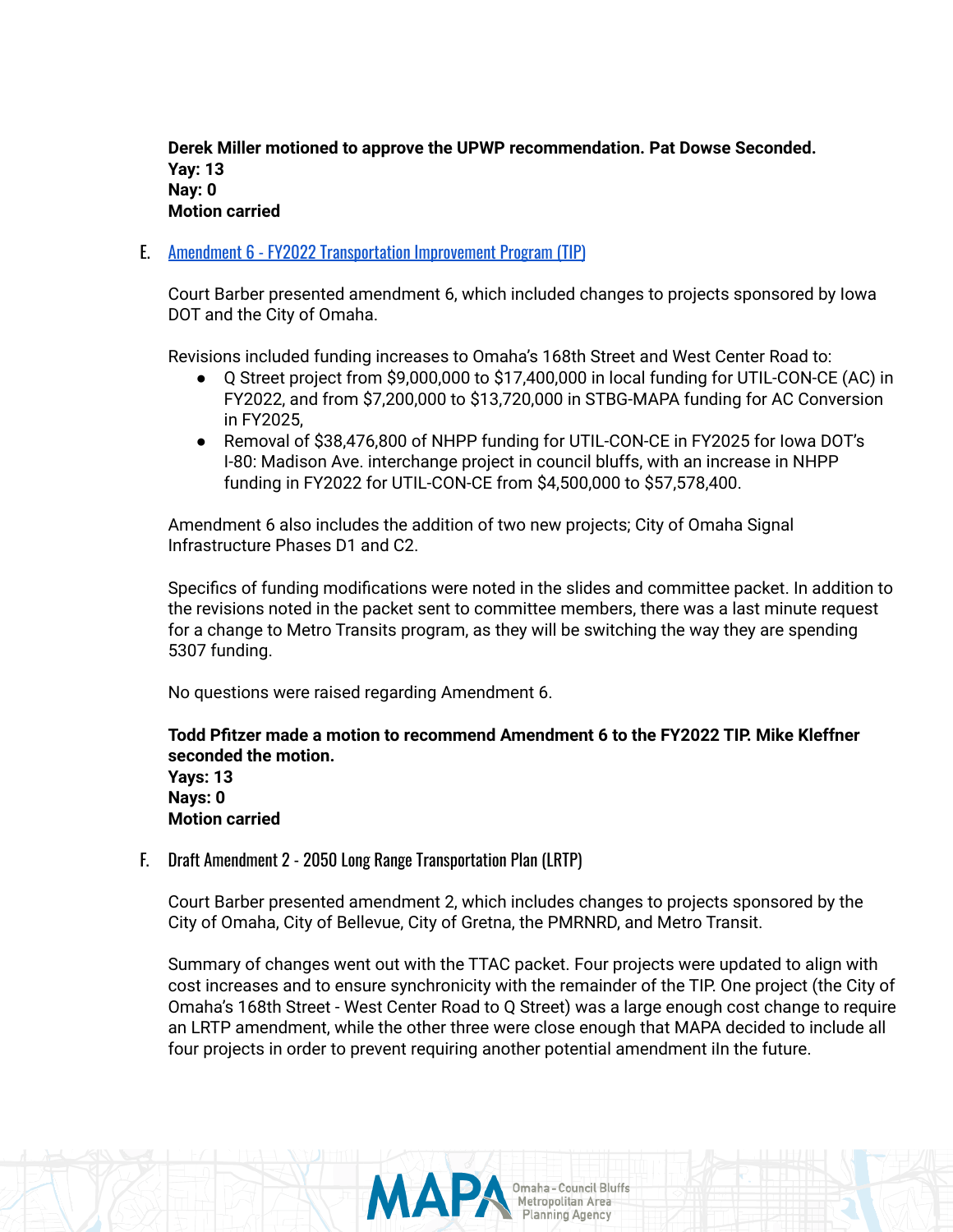An additional 17 projects were identified through local planning efforts since the adoption of the LRTP. These projects were listed in the packet provided to the committee.

MAPA will also be fixing some minor errors to the LRTP document text with updates to language regarding transit and Metro Next.

As these changes are fairly substantive, MAPA must conduct a public meeting to review these changes. This meeting will be merged with the public meeting held for the TIP on June 8th. This is a larger amount of public engagement than we would typically see for these amendments.

**Mike Klefner made a motion to recommend approval of amendment 2. Pat Dowse seconded the motion. Yays: 13 Nays: 0 Motion carried.**

Discussion Items

G. Debrief NDOT Coordination

Carlos Morales, Mike Helgerson provided an update on ongoing coordination efforts with NDOT. Many TTAC committee members attended the NDOT Grants workshop last week to discuss the IIJA and various discretionary grants that are featured in this new act. Coordination efforts are being made to determine how the group may be able to package various projects to match regional plans and needs to make the most of these new funding opportunities. It was suggested that there may be meetings in the future, possibly twice a year, to review and coordinate discretionary grant applications across multiple local jurisdictions and the State. There is an unprecedented amount of funding available to communities, and through proper coordination, we can make our applications more competitive, be more resource conscious and create partnerships that allow for cost reduction for community partners as well. MAPA has also created a slide deck to summarize NOFO information for new grant opportunities as they become available. This resource will be made available on the MAPA [website.](https://mapacog.org/services/transportation/training/)

Craig Wacker stated that NDOTs strategic planning office has opened up an RFWQ for ongoing planning consultant services, and expanded these services to make them available to LPAs and MPOs for use in grant application and other transportation planning work. This resource has already been used for some last minute short window applications, and will be a great opportunity for smaller project needs.

Todd Pfitzer congratulated MAPA and NDOT for this effort. He found last week's workshop to be very helpful in the grant application process, and noted that the slide decks will be very helpful as well in increasing funding application success moving forward.

Carlos Morales stated that MAPA is open to discussion with new partners to determine how best to navigate NOFOs in terms of actions and next steps. After initial reviews we will be able to bring in additional partners and determine if there is a coordination need at the federal level, or if a project may be better suited to non federal funding opportunities.

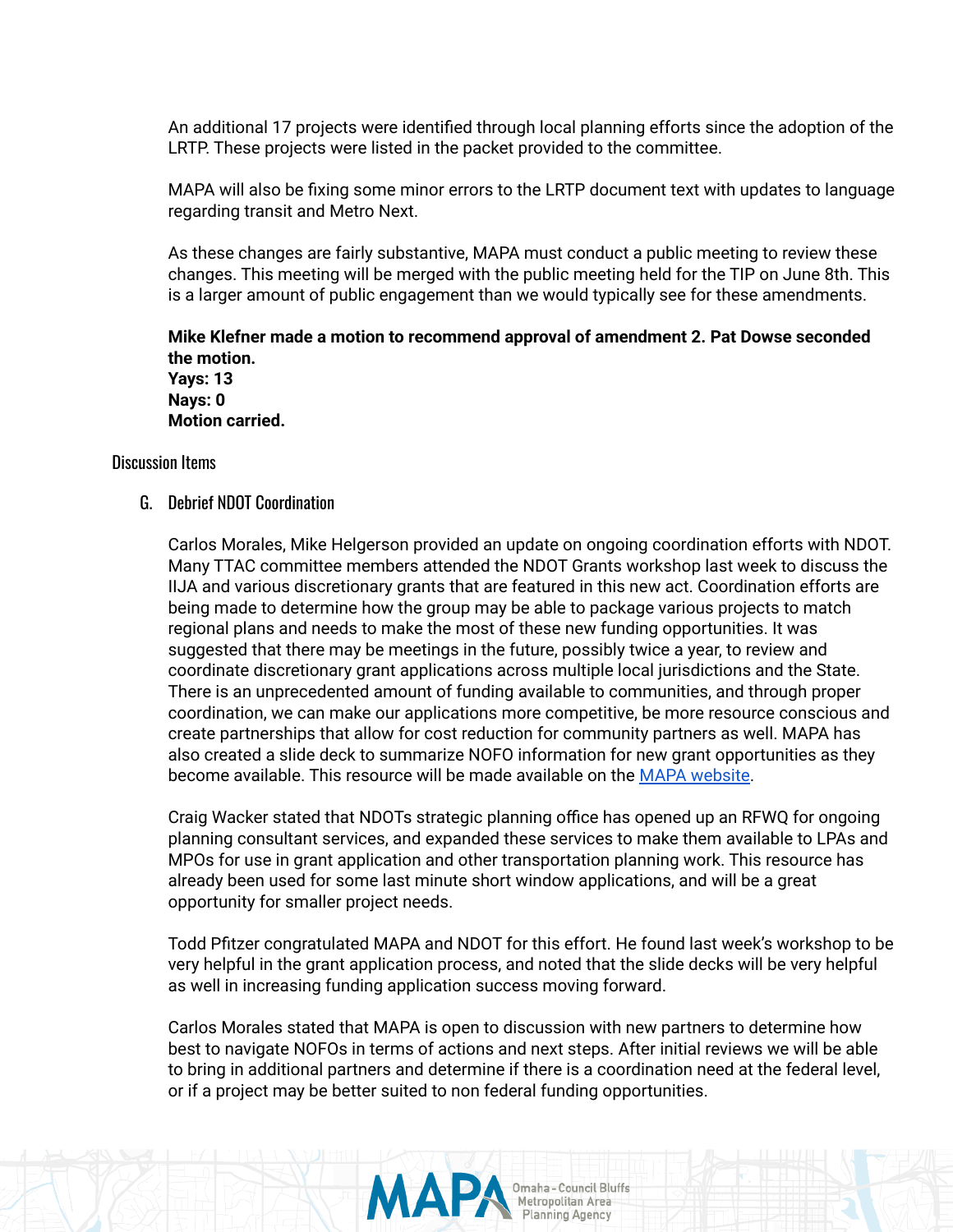Mike Helgerson noted that we can fund some projects, but not all. We want to understand how to get to that decision document / NEPA review. Federal agencies want to make sure that projects are shovel ready and that funds can be spend within that period of performance. There could be opportunities for seed funding that would get these projects ready for federal funding. This model is more sustainable, makes us more agile, and enables us to take advantage of new funding opportunities as they arise.

#### H. Annual Update on Truck and Travel Time Reliability Measure (PM3)

Jim Boerner provided a brief update on MAPA progress and planned target-setting process for the second evaluation period. Slide decks will be made available on the MAPA website. The main takeaways included that the TMA has an exceptionally high performance when compared to other major metros, but that there are limitations and challenges that arise from using the data as presented. Next steps will include regional discussions with signal corridor operators to ensure consistency in reporting, and working to include additional data (such as posted speed limits) to get a more accurate understanding of truck and travel time reliability.

#### I. Safe Streets for All

Jim Boerner presented on the Safe Streets for All (SS4A) program, the NOFO for which was released on Monday of this week. Slide deck will be made available on the MAPA [website.](https://mapacog.org/services/transportation/training/)

SS4A builds off national roadway safety guidance, implements a safe system approach, and adopts safe streets solutions. These are large value awards and include three primary grant activities; Action Plan Grants, Supplemental Planning Activities for those with an eligible action plan, and Implementation Grants. Eligible recipients include MPOs, local jurisdictions and tribal governments. This program specifically does NOT include States as eligible recipients, which differs from historical norms and represents a large change safety funding in framework. There is a strong focus on teamwork and including multiple jurisdictions in an application, and to involve the MPO in the planning and implementation process. As with vision zero, there needs to be a clearly stated goal (such as achieving zero roadway deaths, or setting a goal to reach <sup>γ</sup><sub>3</sub> reduction by a given year) in order for an application to be competitive.

Priorities laid out in the NOFO include low cost, high impact strategies. An applicant would not need to have high level details, but will have to show the nature of the crashes and fatalities seen in the area, provide goals for solutions they would look to implement, and include equity, environmental justice, and performance measures. The NOFO also sets out very specific requirements for baseline analyses using FARS data paired with information based on total population and disadvantaged populations. Jim presented and compared maps of crash location data for MAPAs TMA, as well as Des Moines, Salt Lake City, and Kansas City TMAs for reference.

MAPA has put together a series of training topics with NDOT that will be provided over the course of this year that will help provide base understanding to assist with planning grant applications. This sets us up well for this program. MAPA is looking to collect and pass on best

MA

Omaha - Council Bluffs<br>Metropolitan Area

**Planning Agency**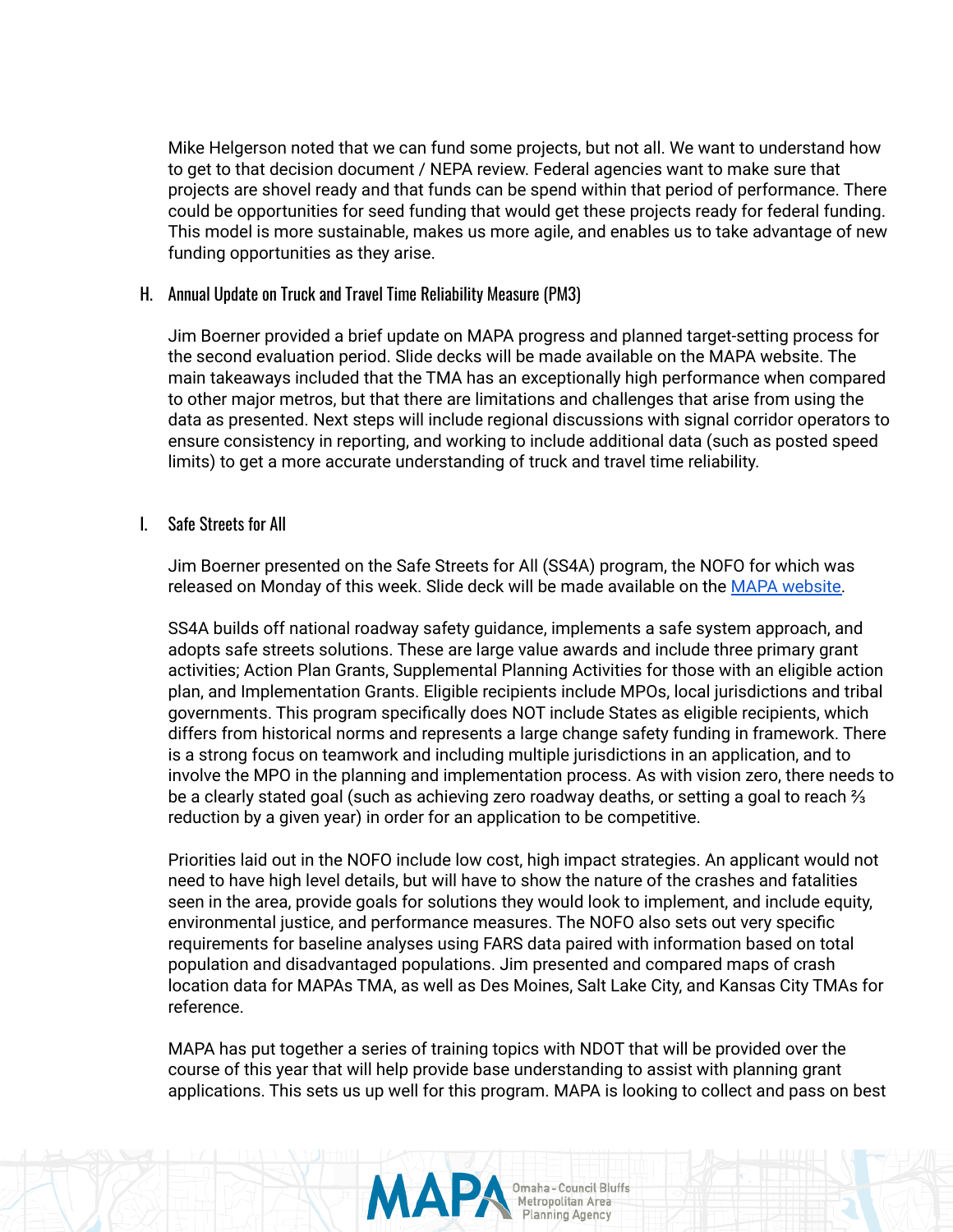practices for safety planning in the region, and to submit safety related projects to multiple funding opportunities.

MAPA will be investigating an application for a planning grant under SS4A. Jim provided a brief overview of the Comprehensive Safety Action Plan Process. The first step will be looking for leadership commitment and champions. MAPA will be looking to talk with all members to determine scope and location, where the greatest needs are, and what plans can be constructed. The application process does not appear to be too lengthy, so getting leadership commitment and setting bounds and goals is the most important piece here.

SS4A also has a longer lead time than other funding applications, with an application deadline of September 15th. This is a natural extension of what MAPA has been working towards the MAPA safety committee. This will be a great opportunity provided there is interest from community partners, and may also be an opportunity for a dedicated funding source to address community needs.

There is a section of the NOFO that allows a community that already has a vision zero action plan to perform a step by step process to determine if it would meet the criteria for a SS4A action plan. Todd Pfitzer made reference to Complete Streets Omaha and stated that leadership would like to continue to evolve in that program. Today is the first executive committee meeting for Omaha's Vision Zero.

No other questions or comments were raised about the SS4A program.

J. Member Agency Updates

#### **MAPA (Mike Helgerson):**

Certification review was this week. Initial report out - commendations for the work being done;, mini-grants, block talks, public engagement strategies, visualization. Recommendations - how MAPA conducts planning process, recommended changes to committees and representation, engagement opportunities and who is able to participate in the planning process. Justin Luther will present to our board next week and there will be a formal report 4-6 months from now; Indianapolis trip at the end of April - successful trip with lots of discussion on trails and transit strategies and looking at growth and development opportunities to incorporate multi modal transportation; Streetcar session with Council Bluffs; TIP in process.

**PMRNRD (Eric Williams);** Western Douglas county trail ribbon cutting June 21st; NEAT in person site visits by bike on Saturday; Submitted CE for hwy 74/75 crossing.

**Douglas County (Dan Kutelig);** 180th project is underway with Hawkins plan to complete by this fall

**City of Papillion (Mike Kleffner);** Currently contracting and going through selection for design and NEPA on the Hwy 370 trail underpass; Subdivision infrastructure improvements.

**City of La Vista (Pat Dowse);** Atwood creek trail open for bid in June and will move forward; Asset preservation; East LaVista Sewer rehabilitation project had a no bid situation for the first

MA

Omaha - Council Bluffs<br>Metropolitan Area

**Planning Agency**